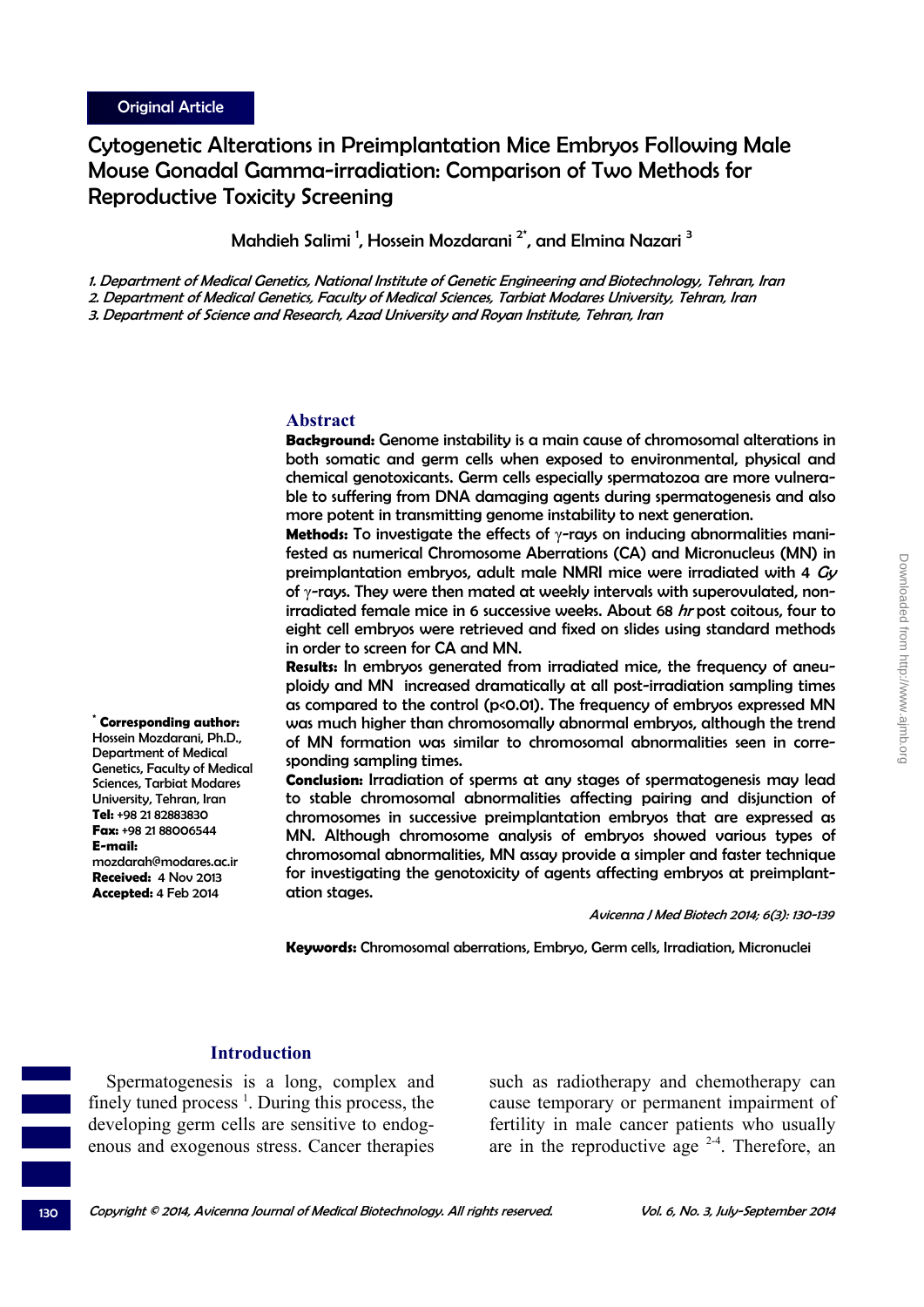important goal of successful treatment is to minimize the cytotoxic impact of the treatment in order to maximize chances of reinitiating spermatogenesis while still efficiently killing cancerous cells. To this end, it is necessary to understand how radiation affects the differentiating germ cells and thus produces infertility in male mammals or abnormality in subsequent embryos or fetuses.

Sperm DNA damage is gaining interest as a potential cause of infertility, and it may be initiated by a wide range of causes such as drugs, chemotherapy, radiation therapy, cigarette smoking and environmental toxins, genital tract inflammation, testicular hyperthermia, varicoceles, hormonal factors, *etc* <sup>5</sup> . The normality of sperm nuclear DNA plays a critical role in mammalian fertilization and subsequent embryonic development<sup>6</sup>.

Germ cell mutagens such as ionizing radiation may lead to induction of an elevated germ line mutation rate in the directly exposed parents. These mutational events may have an indirect effect on genome stability which is transmitted through the germ line of irradiated parents to their offspring  $7,8$ . Male and female germ cells vary in their sensitivity to the mutagenic effects of chemotherapy and radiotherapy, depending on their stage of maturation and the agent used  $9,10$ .

The effects of radiation on human beings include miscarriage, stillbirth, and malformation due to a genetic disorder in the paternal germ cell, as well as an increased incidence of cancer  $7,11,12$ . In particular, the incidence of genetic disorders in the descendent generation is likely to result from genome instabilities in the parent's generation  $13$ .

It has been demonstrated that sperm cells with damaged or fragmented DNA can fertilize oocytes *in vitro* <sup>14</sup>. Some authors consider that this also happens *in vivo* 15 and that highly motile mouse sperm did not differ in types and frequencies of chromosomal abnormalities from those not selected for motility 16.

It has been shown that DNA-damaged sperms have the ability to fertilize the oocyte but that embryonic development is very much

related to the degree of DNA damage. The majority of *de novo* structural chromosome aberrations in fetuses and newborns are considered to be of paternal origin, especially of sperm origin  $17$ .

Due to the importance of the paternal germ cell in genetic disorders caused by radiation, apoptosis, gene mutation, repair capabilities, and chromosome aberrations of spermatogonia were used as endpoint markers for evaluation <sup>18-23</sup>. Investigation of DNA damage and chromosomal abnormality due to radiation in germ cells of male and female and their embryos can be carried out by several methods. One simple and economical method for this is the micronucleus test in interphase cells 24.

Micronuclei reflect structural and/or numerical chromosome aberrations arising during mitosis  $25-28$ . The quantification of MN is simple and fast, and it does not require the presence of cells at metaphase stage  $27$ . Some studies have used MN assay to investigate the irradiation effects on chromosomal aberrations and genome instability 29.

The aim of this study was, therefore, to investigate the effects of paternal gamma-irradiation of mice at various time intervals on the frequency of micronuclei and numerical chromosome aberrations and compare the efficacy of these two methods for screening transgenerational genome instability induced by physical and chemical agents.

# **Materials and Methods**

# *Animals and test groups*

Six to eight week old NMRI mice with a mean weight of 30±5 *gr* were purchased from Razi Institute (Karaj, Iran). Male mice were housed singly in plastic cages; females were housed in a group of 4-5/cage at least for one week before being used for experiments. The animals were housed in a room kept in mesh cages at 22*ºC* with a cycle of 10 *hr* darkness and 14 *hr* light and 60-70% relative humidity. Mice were fed with standard breeding granulated diet and water *ad libitum*. Females and males were randomly assigned to control or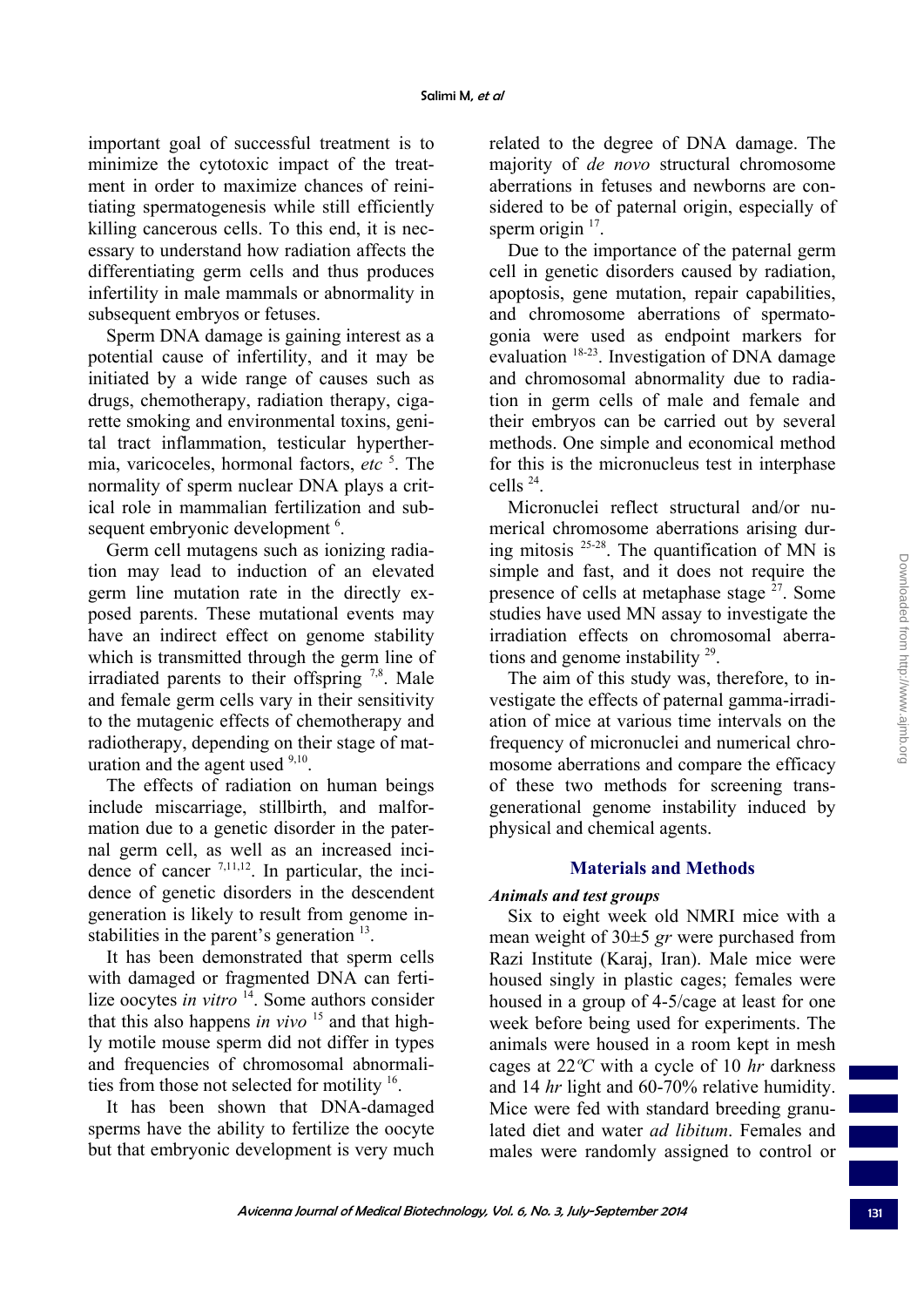test groups and mated overnight after induction of superovulation in females using intraperitoneal (*i.p*) injection of 10 *International Units* (*IU*) of pregnant mare's serum gonadotrophin folligon (PMSG; Intervet, Germany) followed by injection of 10 *IU* of Human Chorionic Gonadotrophin (HCG; Organon, UK) with a 42-48 *hr* interval. Four days after gamma-irradiation, irradiated male mice were mated with superovoulated females in 6 successive weeks at weekly intervals.

This study was approved by the Ethics Committee of Tarbiat Modares University and animals were treated according to the university regulations.

### *Gamma-irradiation and coupling*

Mice were whole body irradiated with 4 *Gy* gamma rays generated from a cobalt-60 source (Theratron II, 780 C, Canada) at a dose rate of 132 *cGy/min*, with source to sample distance of (SSD)=82 *cm*, field size of 20×20 *cm* at room temprature (23±2*ºC*). Four days after gamma-irradiation, irradiated male mice were mated with superovoulated un-irradiated females in 6 successive weeks at weekly intervals. Three to five irradiated male mice were assigned for coupling in each experimental group. Two un-irradiated superovoulated female mice were transferred with an irradiated male in a cage for an overnight to mate. The next morning female mice were checked for Vaginal Plaugh (VP). A VP positive female was considered as a pregnant mouse. A control group consisted of unirradiated animals was assigned for each experimental group. All experiments were repeated three times.

It is worthy to mention that several authors used the dose of 4 *Gy* for investigating radiation induced genomic instability 30, *in vitro* cytogenetic effects on human and mouse germ cells 31,32 and prenatal effects of gammairradiation<sup>33</sup>.

### *Embryo recovery*

About 68 *hr* post coitous (p.c), the pregnant females were sacrificed by cervical dislocation method and their oviducts were flushed using a special flush syringe (Supa, Iran) filled with 37*ºC* incubated T6 medium [ingredients for pH of 7.2-7.4; NaCl (4.73 *mg/ml*),  $KCl(110 \mu g/ml)$ , NaH<sub>2</sub>PO<sub>4</sub>(50  $\mu g/ml$ ), MgCl<sub>2</sub>. 6H2O (100 *µg/ml*), CaCl2.2H2O (260 *µg/ml*), NaHCO3 (2.10 *mg/ml*), phenol red (10 *µg/ml*), ethylenediaminetetraacetic acid (EDTA 6 *µg/ ml*), glucose (1 *mg/ml*) and Na-pyruvate (30 *µg/ml*) purchased from Sigma, St. Louis, MO, USA; penicillin G (60  $\mu$ g/ml) and streptomycin (50 *µg/ml*) from Seromed, Berlin, Germany and Na-lactate (1.98 *µg/ml*) from Merck, Darmstadt, Germany]. The flushing was done under a stereomicroscope (Hund-Wetzlar, Wetzlar, Germany) to obtain 4-8 cell embryos. The collected morphologically normal embryos were transferred to fresh T6 medium supplemented with 15 *mg/ml* bovin serum albumin (BSA, Sigma) containing 0.2 *µg/ml* colcemid (Gibco BRL, Lifetech, USA) incubated in a humidified  $CO<sub>2</sub>$  incubator (Lifetech, USA) at 37*ºC* for 16-20 *hr* (Colcemid was used only for metaphase analysis not for MN assay).

# *Slide prepareation for cytogenetic analysis*

For cytogenetic analysis, Dyban method, which is a suitable method for analyzing chromosomes of embryo cells, was used with some modifications <sup>34</sup>. Briefly, the zona pellucida was removed by the use of Tyrode's acid [ingredients for pH=2.5; NaCl (8 *mg/ml*), KCl  $(2 \text{ mg/ml})$ , MgCl<sub>2</sub>.6H<sub>2</sub>O (0.1 *mg/ml*), CaCl<sub>2</sub>. 2H2O (0.25 *mg/ml*), glucose (1 *mg/ml*) and polyvinylpyrrolidone (4 *mg/ml*) all from Sigma, St. Louis, MO, USA]. This process was followed under a stereomicroscope to avoid damage to the blastomers. Then embryos were transferred to a watch glass containing 1% sodium citrate (Sigma, St. Louis, MO, USA) as a hypotonic solution for 30 *min*. Embryos were placed on a pre-cleaned slide and fixed with a drop of fixative consisting of methanol and acetic acid (3:1) (Merck, Darmstadt, Germany).

After leaving overnight at room temperature, slides were stained in 3% Giemsa (Merck, Darmstadt, Germany) for 3 *min* and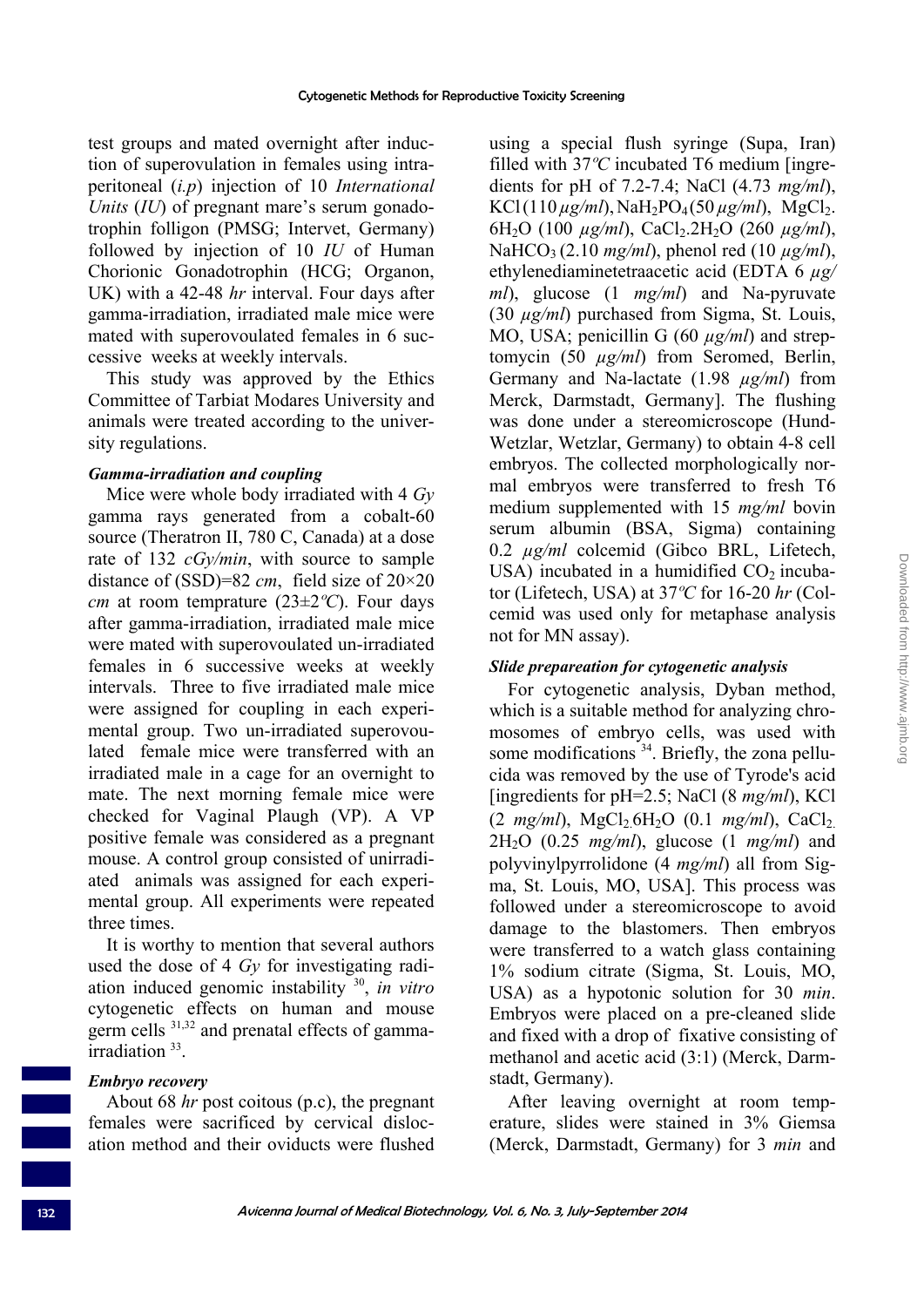cells were analyzed under a light microscope (Nikon, Kawasaki, Japan) at ×1000 magnification to screen micronuclei in blastomers and numerical chromosome abnormalities. Figures 1 and 2 show sample metaphase and blastomers with or without micronuclei after staining in Giemsa.

#### *Statistical analysis*

Data were statistically analyzed and the significance of any inter-group differences was evaluated with  $\chi^2$  and Mann-Whitney U-test using SPSS (version 16) software. One way analysis of variance (ANOVA) was used to compare three or more groups. A p-value of less than 0.05 was considered significant.

#### **Results**

Results are summarized in tables 1 and 2 and shown in figure 3. As seen, radiation dramatically increased the frequency of embryos with abnormal metaphases (Table 1) and the yield of MN in embryos generated from irradiated males was compared to em-



Figure 1. Metaphase plates prepared for blastomers showing A) normal; B) hyperdiploid; C) hypodiploid; D) near triploid metaphase spreads

bryos generated from non-irradiated male mice (Table 2). As seen in figure 3A, in the embryos generated from irradiated males from 1st to 6th weeks post-irradiation, 14.33, 17.7, 23.3, 29.7, 35 and 41% of embryos contained abnormal metaphase plates respectively and all values were significantly higher than the control group value of  $8.7\%$  (p<0.01). The frequencies of embryos containing MN were 19.9, 24, 36.8, 41.57, 53.9 and 66.7%, respectively which were all significantly higher than the control group value of  $10.6\%$  (p<0.01) (Figure 3A). Similar trend of MN formation following irradiation was observed when the frequencies of MN were analyzed per 100 cells instead of 100 embryos (Figure 3B). In table 2 and figure 3, the frequency of micronuclei is expressed as MN per cell because all the embryos did not contain similar number of cells. All the embryos retrieved were not at eight cell stage, *i.e*. different embryos contained different number of cells. This analysis might provide more accurate estimate of micronuclei formation in cells rather than assuming all embryos have similar number of cells.

 Data shown in figure 3 clearly indicate that the frequency of micronucleated embryos and cells in all post-irradiation mating times was significantly higher than embryos or cells with abnormal metaphase plates  $(p<0.05$  for weeks 1 and 2;  $p<0.01$  for weeks 3-6). However, the increasing trend of abnormal metaphase and micronuclei formation was similar.

#### **Discussion**

Studies of preimplantation stage embryos by classic cytogenetic techniques have limitations, starting with the need for good meta-



Figure 2. Photomicrographs of A) blastomers showing 8 cell normal embryo; B) two cell embryo having one micronucleus; C) two cells at anaphase with lagging chromosomes (arrows) eventualy forming micronuclei

Avicenna Journal of Medical Biotechnology, Vol. 6, No. 3, July-September 2014 133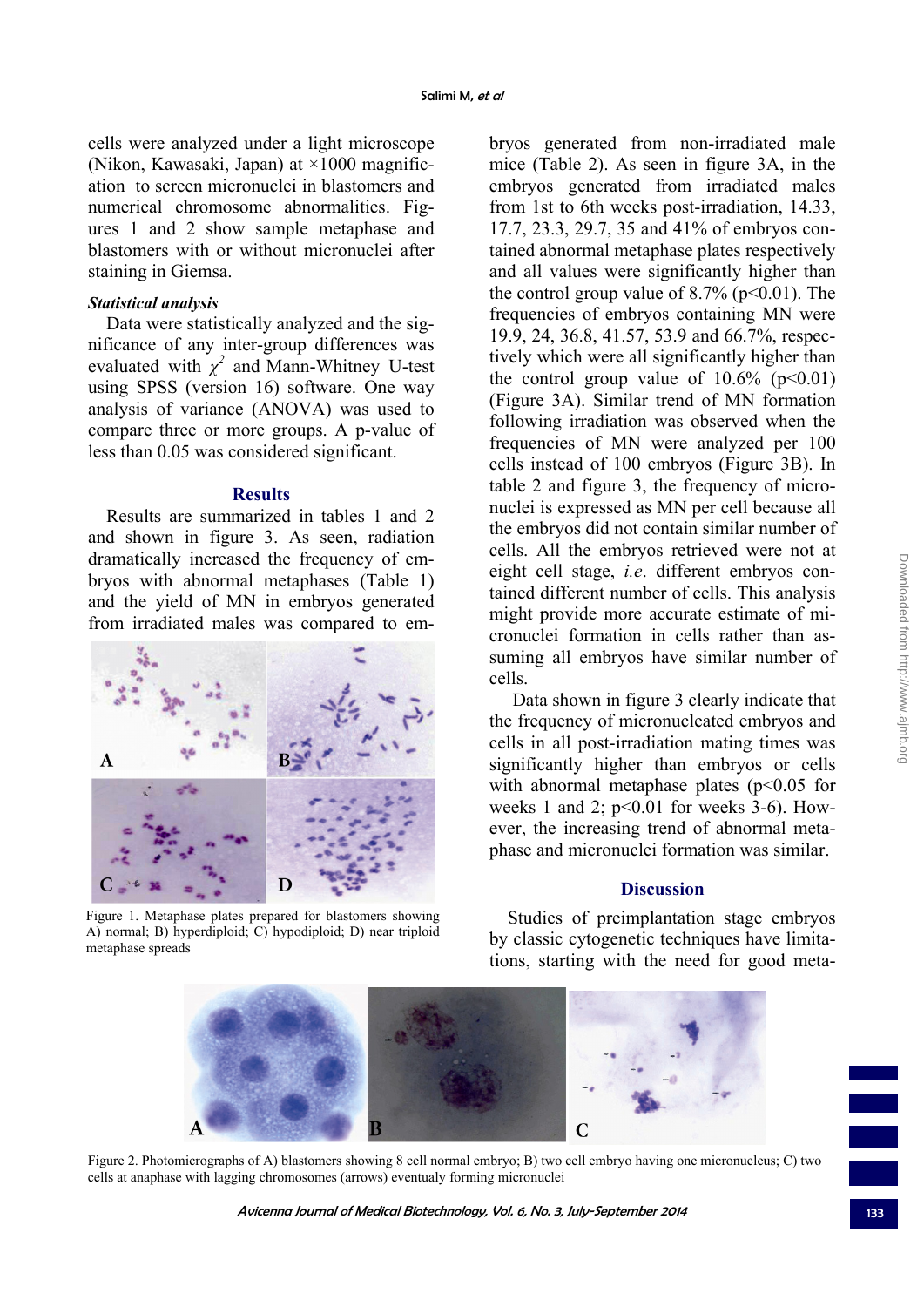#### Cytogenetic Methods for Reproductive Toxicity Screening

Table 1. Frequency of abnormal metaphases in analyzed embryos and cells after paternal irradiation (4 *Gy* gamma rays), before mating with non-irradiated female mice at weekly intervals. Results were obtained from three independent experiments. Data in each experiment represent pooled data obtained from a group of 4-5 VP positive (pregnant) mice

| <b>Treatment</b><br>(Mating intervals<br>after irradiation) | Total no. of<br>embryo<br>retrieved | Total no. of<br>cells | Total no. of<br>cells in<br>metaphase | Total no. of<br>abnormal<br>metaphase | Abnormal<br>metaphase/<br>embryo | Abnormal<br>metaphase/<br>cell | %Abnormal<br>metaphase/<br>embryo |
|-------------------------------------------------------------|-------------------------------------|-----------------------|---------------------------------------|---------------------------------------|----------------------------------|--------------------------------|-----------------------------------|
| Control                                                     |                                     |                       |                                       |                                       |                                  |                                |                                   |
| $Exp.*1$                                                    | 58                                  | 290                   | 55                                    | $\overline{4}$                        | 0.07                             | 0.014                          | $\overline{7}$                    |
| Exp. 2                                                      | 51                                  | 240                   | 50                                    | 4                                     | 0.09                             | 0.017                          | 9                                 |
| Exp. 3                                                      | 30                                  | 180                   | 40                                    | 3                                     | $0.1\,$                          | 0.017                          | $10\,$                            |
| Week 1                                                      |                                     |                       |                                       |                                       |                                  |                                |                                   |
| Exp. $*1$                                                   | 47                                  | 260                   | 20                                    | 6                                     | 0.13                             | 0.023                          | 13                                |
| Exp. 2                                                      | 30                                  | 180                   | 15                                    | 4                                     | 0.13                             | 0.022                          | 13                                |
| Exp. 3                                                      | 29                                  | 180                   | 25                                    | 5                                     | 0.17                             | 0.028                          | 17                                |
| Week 2                                                      |                                     |                       |                                       |                                       |                                  |                                |                                   |
| $Exp.*1$                                                    | 58                                  | 290                   | 14                                    | 6                                     | 0.10                             | 0.021                          | 10                                |
| Exp. 2                                                      | 60                                  | 300                   | 21                                    | 11                                    | 0.18                             | 0.037                          | 18                                |
| Exp. 3                                                      | 40                                  | 195                   | 20                                    | $10\,$                                | 0.25                             | 0.051                          | 25                                |
| Week 3                                                      |                                     |                       |                                       |                                       |                                  |                                |                                   |
| $Exp.*1$                                                    | 52                                  | 250                   | 10                                    | 6                                     | 0.12                             | 0.024                          | 12                                |
| Exp. 2                                                      | 50                                  | 175                   | 15                                    | 9                                     | 0.18                             | 0.051                          | 18                                |
| Exp. 3                                                      | 30                                  | 115                   | 23                                    | 12                                    | 0.4                              | $0.10\,$                       | $40\,$                            |
| Week 4                                                      |                                     |                       |                                       |                                       |                                  |                                |                                   |
| $Exp.* 1$                                                   | 48                                  | 168                   | 15                                    | $10\,$                                | 0.21                             | 0.059                          | 21                                |
| Exp. 2                                                      | 39                                  | 115                   | 15                                    | $10\,$                                | 0.26                             | 0.087                          | 26                                |
| Exp. 3                                                      | 26                                  | 90                    | 20                                    | 11                                    | 0.42                             | 0.12                           | 42                                |
| Week 5                                                      |                                     |                       |                                       |                                       |                                  |                                |                                   |
| $Exp.*1$                                                    | 44                                  | 200                   | 20                                    | 16                                    | 0.36                             | 0.08                           | 36                                |
| Exp. 2                                                      | 38                                  | 180                   | 10                                    | 8                                     | 0.21                             | 0.04                           | 21                                |
| Exp. 3                                                      | 27                                  | 103                   | 20                                    | 13                                    | 0.48                             | 0.126                          | 48                                |
| Week 6                                                      |                                     |                       |                                       |                                       |                                  |                                |                                   |
| $Exp.*1$                                                    | 45                                  | 200                   | 20                                    | 17                                    | 0.38                             | 0.085                          | 38                                |
| Exp. 2                                                      | 38                                  | 160                   | 20                                    | 16                                    | 0.42                             | 0.1                            | 42                                |
| Exp. 3                                                      | 30                                  | 102                   | 15                                    | 13                                    | 0.43                             | 0.127                          | 43                                |

\* Exp=Experiment

phase spreads when only one third of all analyzed embryos may show good quality metaphases (*e.g.*, Table 1)  $35,36$ . MN test is a reliable *in vivo* test for evaluation of the clastogenic effects of mutagens and radiation. MN arises from acentric chromosome fragments or chromosomes which are not incorporated into daughter nuclei during mitosis  $^{25}$ . MN scoring in interphase cells has been proposed and used as the quick and easy substitute for the more difficult and time consuming metaphase aberration analysis 37- 39.

Sperm DNA fragmentation affects sperm motility and fertilization rates <sup>40</sup>. It has been reported *in vivo* that the likelihood of boar

spermatozoa with unstable chromatin to reach and to fertilize the oocyte is very low  $41$ . There is evidence suggesting that the journey of the sperm cells from the site of deposition to the site of fertilization is both dynamic (by the sperm and the female tract) and highly complex 42. Passage of sperm through female reproductive tract is regulated to maximize the chance of fertilization and to ensure that sperm cells with normal morphology and vigorous motility will be the ones to succeed 43.

It has been reported that *in vitro*, sperm with single stranded or denatured DNA bind less or do not bind at all to the Zona Pellucida  $(ZP)$  <sup>18</sup>. In pigs, spermatozoa with stable chro-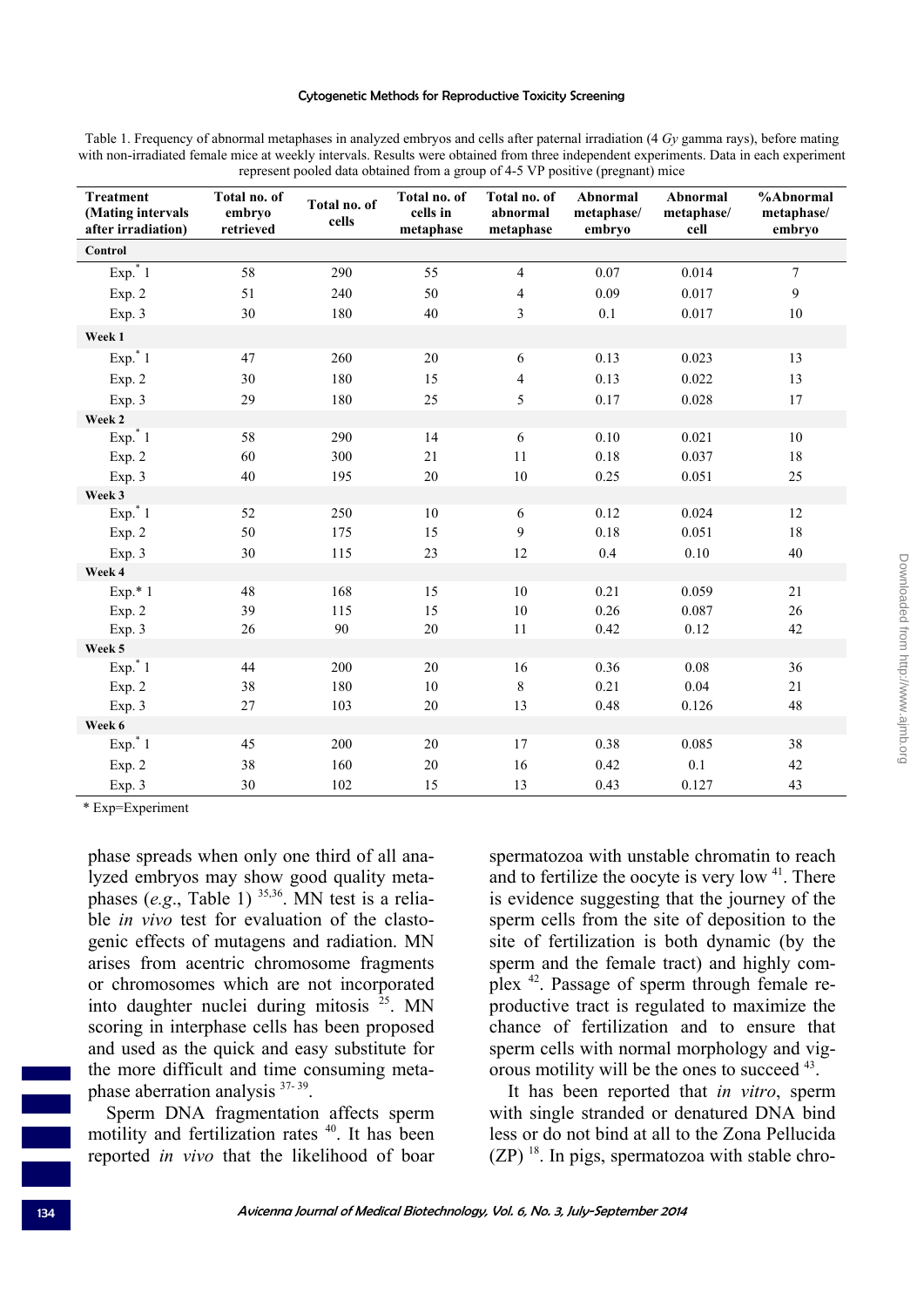#### Salimi M, et al

Table 2. Frequency of micronuclei in analyzed embryos and cells after paternal irradiation (4 *Gy* gamma rays), before mating with non-irradiated female mice at weekly intervals. Results were obtained from three independent experiments. Data in each experiment represent pooled data obtained from a group of 4-5 VP positive (pregnant) mice

| <b>Treatment (Mating</b><br>intervals after irradiation) | Total no. of<br>embryo retrieved | Total no. of<br>cells | Total no. of<br>$\mathbf{M}\mathbf{N}^{**}$ | MN/<br>Embryo | $MN/cell^{\#}$ | %Embryo with MN |
|----------------------------------------------------------|----------------------------------|-----------------------|---------------------------------------------|---------------|----------------|-----------------|
| Control                                                  |                                  |                       |                                             |               |                |                 |
| $Exp.*1$                                                 | 60                               | 310                   | $\overline{7}$                              | 0.12          | 0.023          | 12              |
| Exp. 2                                                   | 53                               | 250                   | 5                                           | 0.094         | 0.02           | 9.4             |
| Exp. 3                                                   | 28                               | 220                   | 3                                           | 0.11          | 0.014          | 11              |
| Week 1                                                   |                                  |                       |                                             |               |                |                 |
| Exp. 1                                                   | 45                               | 262                   | $\overline{9}$                              | 0.2           | 0.03           | 20              |
| Exp. 2                                                   | 32                               | 230                   | 7                                           | 0.22          | 0.03           | $22\,$          |
| Exp. 3                                                   | 28                               | 180                   | 5                                           | 0.18          | 0.028          | 18              |
| Week 2                                                   |                                  |                       |                                             |               |                |                 |
| Exp. 1                                                   | 80                               | 402                   | 17                                          | 0.21          | 0.04           | 21              |
| Exp. 2                                                   | 73                               | 345                   | 15                                          | 0.21          | 0.04           | $21\,$          |
| Exp. 3                                                   | 33                               | 195                   | 10                                          | 0.3           | 0.05           | 30              |
| Week 3                                                   |                                  |                       |                                             |               |                |                 |
| Exp. 1                                                   | 60                               | 285                   | 20                                          | 0.33          | 0.07           | 33              |
| Exp. 2                                                   | 59                               | 175                   | 17                                          | 0.29          | 0.10           | 29              |
| Exp. 3                                                   | 31                               | 116                   | 15                                          | 0.48          | 0.13           | 48              |
| Week 4                                                   |                                  |                       |                                             |               |                |                 |
| Exp. 1                                                   | 46                               | 165                   | 20                                          | 0.43          | 0.12           | 43              |
| Exp. 2                                                   | 38                               | 110                   | 15                                          | 0.39          | 0.14           | 39              |
| Exp. 3                                                   | 24                               | 85                    | 10                                          | 0.42          | 0.12           | 42              |
| Week 5                                                   |                                  |                       |                                             |               |                |                 |
| Exp. 1                                                   | 42                               | 124                   | 22                                          | 0.52          | 0.18           | 52              |
| Exp. 2                                                   | 36                               | 106                   | 18                                          | 0.5           | 0.17           | 50              |
| Exp. 3                                                   | 27                               | 64                    | 16                                          | 0.59          | 0.25           | 59              |
| Week 6                                                   |                                  |                       |                                             |               |                |                 |
| Exp. 1                                                   | 59                               | 175                   | 40                                          | 0.68          | 0.23           | 68              |
| Exp. 2                                                   | 49                               | 145                   | 32                                          | 0.65          | 0.22           | 65              |
| Exp. 3                                                   | 33                               | 99                    | 22                                          | 0.67          | 0.22           | 67              |

\* Exp=Experiment; \*\* MN=Micronucleus

# The column showing MN/cell is indicative of the frequency of MN observed in total cells of analyzed embryos. This was done because all the embryos did not contain similar number of cells

matin are more likely both to bind to the oviduct and to traverse the reproductive tract *in vivo* <sup>41</sup>, ultimately reaching the oocytes and penetrating the zona pellucida. Since the female reproductive tract does not assess the sperm DNA quality directly, the selection has to be based on sperm phenotype and function 44.

Other studies showed that radiation induced DNA damages in spermatozoa may be transmitted to the next generation without being selected at fertilization, because it is previously shown that spermatozoa can retain a high fertilizing ability even after a high dose

of irradiation 45. In an investigation on *in vitro* fertilization rate of mouse eggs with sperm after X-irradiation at various spermatogenesis stages, Mastuda *et al* 46 have shown that the number of fertilized eggs seemed to remain constant at control level until the 4th week after X-irradiation and then it reached to a minimum level in the 6th week. The response to radiation exposure is very much dependent on the developmental stage of germ cells during which this exposure takes place. These changes are explained in terms of the differential sensitivity of cells to killing and aberration induction in different phases of cell cy-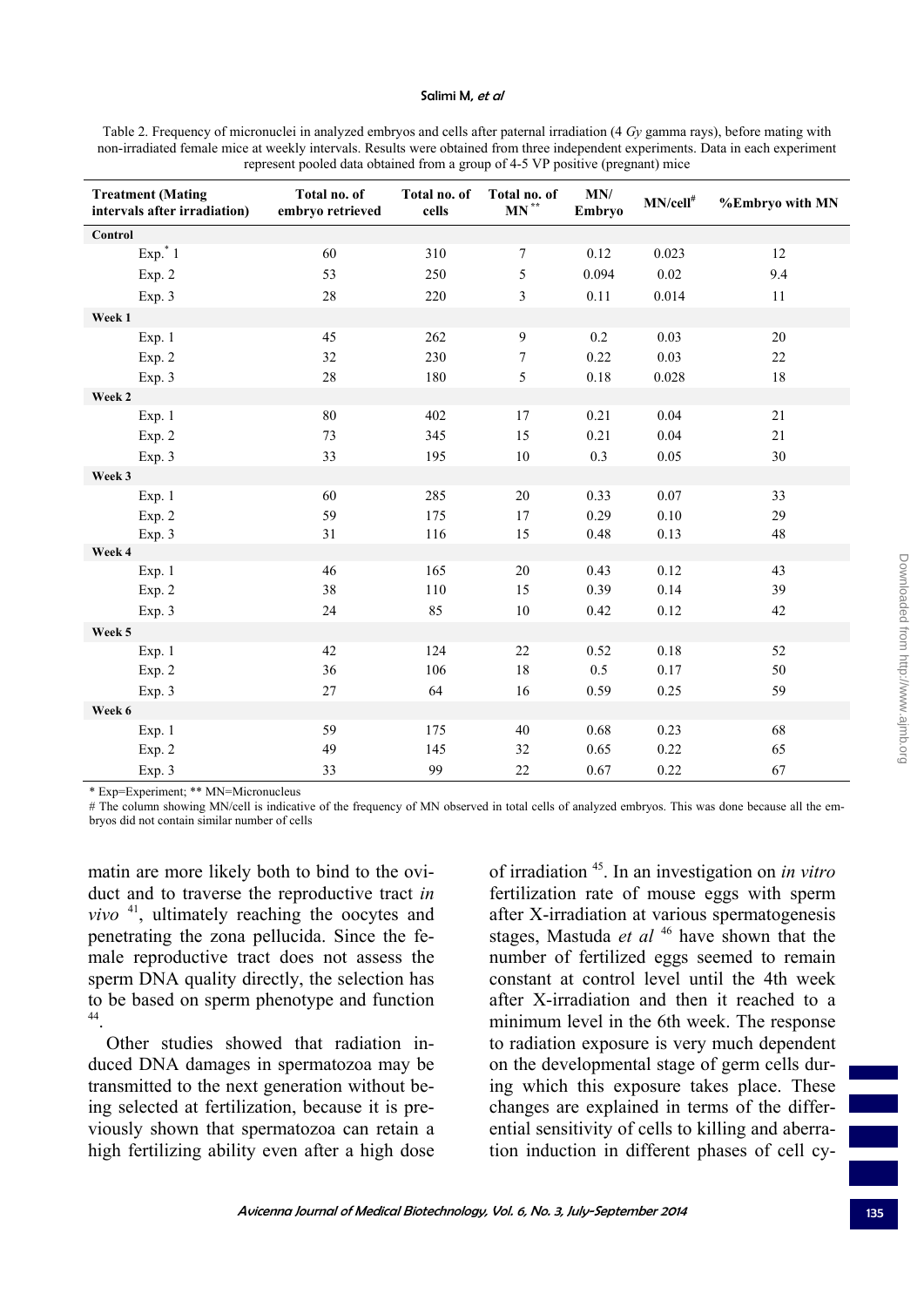

Figure 3. Percentage of chromosomal abnormalities and MN presence in A) 4-8 cell preimplantation embryos; and B) cells generated from gamma-irradiated (4 *Gy*) male. Whole body irradiated males were mated successively at weekly intervals from 1-6 weeks after irradiation. Error bars show standard error of mean values calculated from three independent experiments. \* denotes the p-value <0.01 and \*\* denotes p-value <0.001 as compared to control values.

cle. Results obtained in the present study, as shown in figures 3A and B, are in agreement with other previous reports indicating radiosensitivity of all cell lineage in the spermatogenesis process 19,32,45-50.

As the data indicates, the frequency of numerical chromosome abnormalities and MN presence in embryos generated from gammairradiated male mice for all six weeks postirradiation is significantly higher than that of the control group  $(p<0.01)$ . Moreover, the frequency of abnormalities sharply increased from the 4th through the 6th weeks post-irradiation.

MN is the result of chromosomal aberrations induced during preceding mitotic division of blastomers. These are from acentric fragment or lagging chromosomes induced by mutagens or clastogens such as ionizing radiation or are the result of non-disjunction  $25,39,51$ . Irradiation of embryos in the first mitotic division could induce chromosomal abnormalities after several blastomers divisions in embryos. Recently, it was shown that irradiation of germ cells before mating leads to increased frequencies of chromosomal aberrations in subsequent pre-implantation embryos 52. Numerical abnormal metaphase plates may contain more than 1 chromosome abnormality that each one by itself can be expressed and visualized as MN in subsequent generating

embryos. As indicated in figure 3, the increase of MN as compared with abnormal metaphase plates might be due to this reason.

Required time for spermatogenesis in mice for spermatozoa development from the stem cells is more or less constant (about 6 weeks). Accordingly, the fertilizing spermatozoa in the first week post gamma-irradiation has been in its spermatid stage at the time of irradiation, also gamma-irradiated early spermatid, secondary spermatocyte, early spermatocyte and spermatogonia stages act as a fertilizing spermatozoa in 2nd, 3rd, 4th, 5th and 6th weeks post-irradiation, respectively <sup>53</sup>.

Data shown in tables 1 and 2 as well as figure 3 suggest that gamma-irradiation affects all the stages of spermatogenesis cycle in the male mice for inducing micronuclei and numerical chromosome aberrations. As seen, the increased frequencies of MN and numerical chromosome aberrations in male mice for all mating times post-irradiation were significantly different from the controls'  $(p<0.01)$ . There was a sharp increase in MN frequency and numerical chromosome aberrations from 4th to 6th weeks post-irradiation. These results suggest that gamma-irradiation affects all the stages of spermatogenesis cycle in the male mice, but spermatocyte and spermatogonia stages are the most radiosensitive stages for inducing numerical chromosome abnor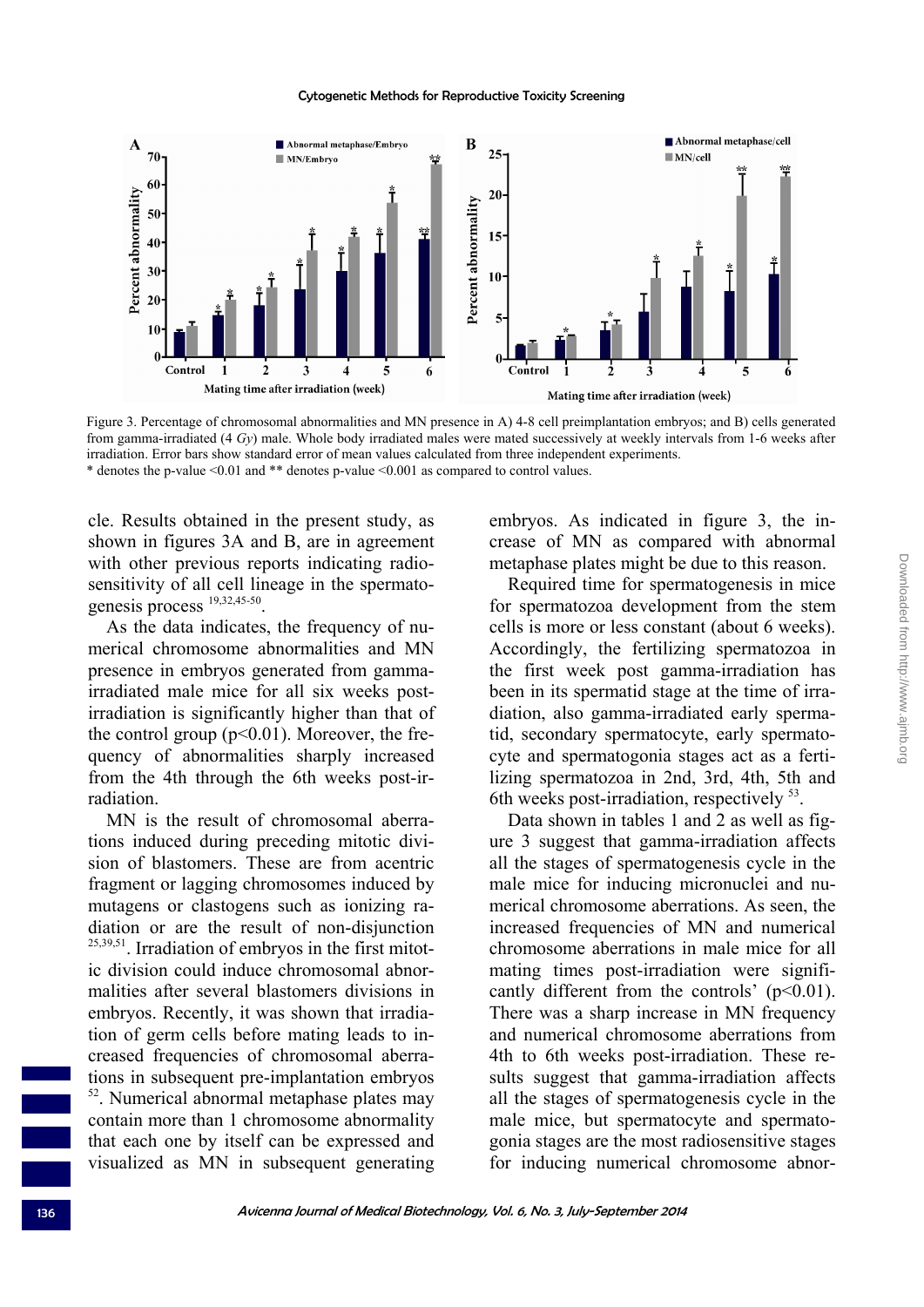malities. These abnormalities may be due to translocations induced in chromosomes that affect chromosome pairing and meiotic segregation in male mice resulting in aneuploid lagging chromosomes <sup>52</sup> which are expressed as MN.

#### **Conclusion**

In conclusion, it was shown that first, the genome instability induced in male germ cells at any stages of spermatogenic cycle will be translated into the subsequent embryos formed by these germ cells as chromosomal abnormalities or micronuclei; *i.e*. transgenerational genome instability. Therefore, the benefit of this type of research is showing that the effect of DNA damaging agents such as ionizing radiation is not limited to the spermatogenesis process, rather they can be transmitted to the next generation. These types of damages are the main causes of embryonic death, implantation failure, and embryonic abnormalities in later stages. Second, micronuclei are usually considered as chromosome fragments of lagging chromosomes observable after first mitotic cycle. It was shown that DNA damage in any stage of spermatogenic cycle will lead to the formation of micronuclei in subsequent embryos. The results also indicate that micronuclei assay provide an easy and simple method for screening transgenerational genome instability in preimplantation embryos induced by chemical and physical agents as compared to more difficult and time consuming metaphase analysis techniques.

### **Acknowledgement**

Authors would like to thank Dr. M.H. Zahmatkesh for his help in gamma-irradiation of mice. This work was supported in part by the Royan Institute.

### **Conflict of Interest**

The authors declare no conflict of interests.

#### **References**

- 1. Russell L, Ettlin R, Sinha Hikim A, Clegg E. Histological and histopathological evaluation of the testis. 1st ed. Clearwater, FL: Cache River Press;1990.
- 2. Meistrich ML. Effects of chemotherapy and radiotherapy on spermatogenesis. Eur Urol 1993;23(1): 136-141.
- 3. Shetty G, Meistrich ML. Hormonal approaches to preservation and restoration of male fertility after cancer treatment. J Natl Cancer Inst Monogr 2005; (34):36-39.
- 4. Fosså S, Magelssen H. Fertility and reproduction after chemotherapy of adult cancer patients: malignant lymphoma and testicular cancer. Ann Oncol 2004;15(Suppl 4):259-265.
- 5. Oliva R. Protamines and male infertility. Hum Reprod Update 2006;12(4):417-435.
- 6. Hourcade JD, Pérez-Crespo M, Fernández-González R, Pintado B, Gutiérrez-Adán A. Selection against spermatozoa with fragmented DNA after postovulatory mating depends on the type of damage. Reprod Biol Endocrinol 2010;8:9.
- 7. Dubrova YE. Radiation induced transgenerational instability. Oncogen 2003;22(45):7087-7093.
- 8. Dasenbrock C, Tillmann T, Ernst H, Behnke W, Kellner R, Hagemann G, et al. Maternal effects and cancer risk in the progeny of mice exposed to xrays before conception. Exp Toxicol Pathol 2005; 56(6):351-360.
- 9. Arnon J, Meirow D, Lewis-Roness H, Ornoy A. Genetic and teratogenetic effects of cancer treatment of gametes and embryos. Hum Reprod Update 2001;7(4):394-403.
- 10. Palyga GF. Embryogenesis and early postnatal ontogenesis of posterity of two generations of female Wistar rats, depending on the time of their fertilization after low dose radiation exposure, Radiat Biol Radioecol 2002;42(4):390-394.
- 11. Nakamura N. Genetic effects of radiation in atomic-bomb survivors and their children: past, present and future. J Radiat Res 2006;47(Suppl B):B67-73.
- 12. Nomura T. Transgenerational effects of radiation and chemicals in mice and humans. J Radiat Res 2006;47(Suppl B):B83-97.
- 13. Tamminga J, Koturbash I, Baker M, Kutanzi K, Kathiria P, Pogribny IP, al. Paternal cranial irradiation induces distant bystander DNA damage in the germ line and leads to epigenetic alterations in the offspring. Cell Cycle 2008;7(9):1238-1245.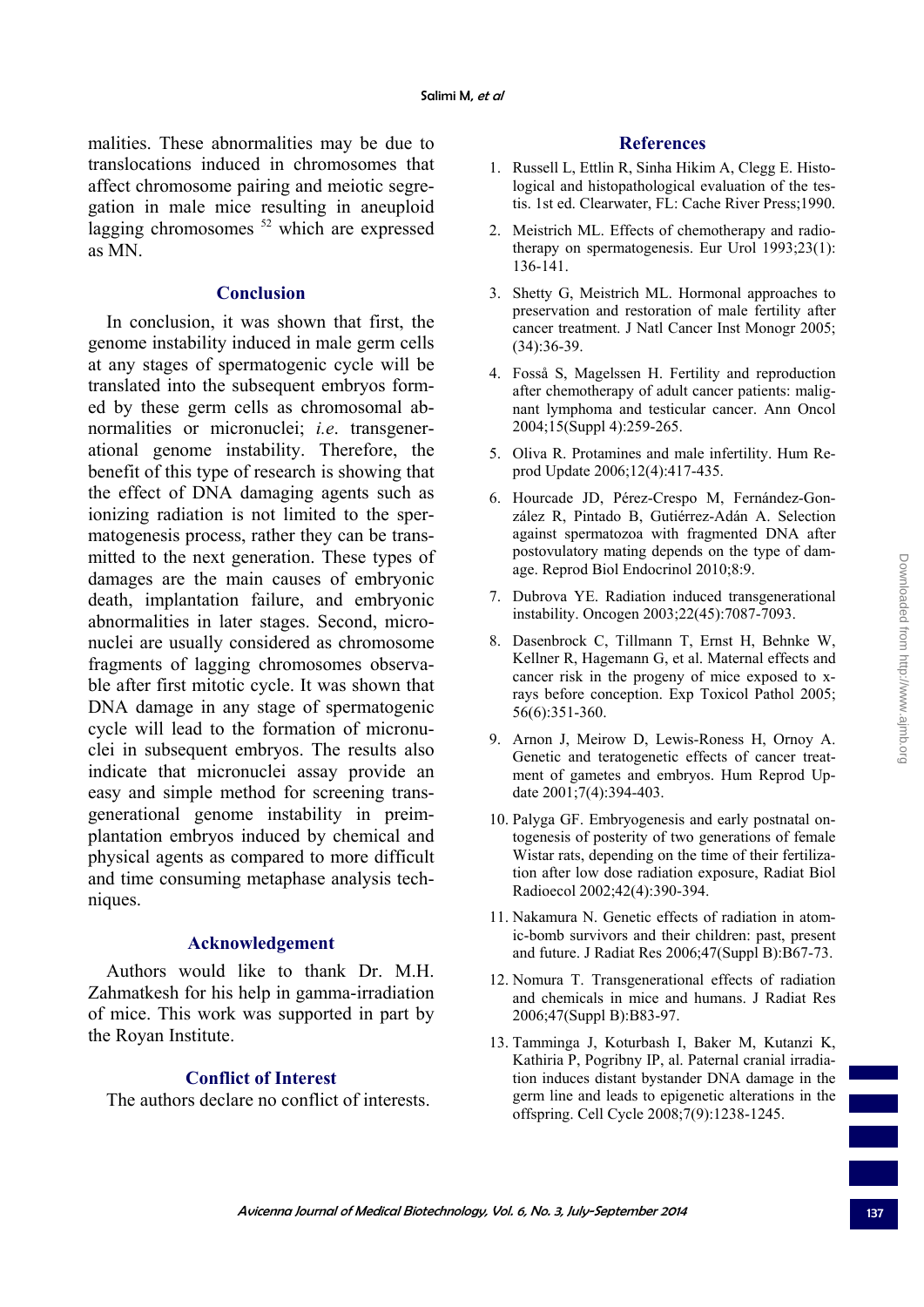- 14. Ahmadi A, Ng SC. Fertilizing ability of DNA-damaged spermatozoa. J Exp Zool 1999;284(6):696- 704.
- 15. Fatehi AN, Bevers MM, Schoevers E, Roelen BA, Colenbrander B, Gadella BM. DNA damage in bovine sperm does not block fertilization and early embryonic development but induces apoptosis after the first cleavages. J Androl 2006;27(2):176-188.
- 16. Estop A, Catala V, Santalo J. Chromosome constitution of highly motile mouse sperm. Mol Reprod Dev 1990;27(2):168-172.
- 17. Olson SB, Magenis RE. Preferential paternal origin of de novo structural chromosome rearrangements. In: Daniels A, (eds). Progress and topics in cytogenetics, The cytogenetics of mammalian autosomal rearrangements. New York: Liss; 1988, 585- 599.
- 18. Liu DY, Baker HW. Human sperm bound to the zona pellucida have normal nuclear chromatin as assessed by acridine orange fluorescence. Hum Reprod 2007;22(6):1597-1602.
- 19. Hasegawa M, Wilson G, Russll LD, Meistrich ML. Radiation-induced cell death in the mouse testis: relationship with apoptosis. Radiat Res 1997;147(4): 457-467.
- 20. Hugenholtz AP, Bruce WR. Radiation induction of mutations affecting sperm morphology in mice. Mutat Res 1983;107(1):177-185.
- 21. Hamer G, Roepers-Gajadien HL, Gademan IS, Kal HB, De Rooij DG. Intercellular bridges and apoptosis in clones of male germ cells. Int J Androl 2003;26(6):348-353.
- 22. Oakberg EF. Sensitivity and time of degeneration of spermatogenic cells irradiation in various stages of maturation in the mouse. Radiat Res 1995;2(4): 369-391.
- 23. Cai L, Wang P. Induction of a cytogenetic adaptive response in germ cells of irradiated mice with very low-dose rate of chronic gamma-irradiation and its biological influence on radiation induced DNA or chromosomal damage and cell killing in their male offspring. Mutagenesis 1995;10(2):95-100.
- 24. Muller WU, Streffer C. Micronucleus assay. In: Bauchinger M, (eds). Advance in mutagenesis research. The University of Michigan: Springer-Verlag; 1990, 1-134.
- 25. Fenech M, Morley AA. Measurement of micronuclei in lymphocytes. Mutat Res 1985;147(1-2):29- 36.
- 26. Fenech M. The cytokinesis-block micronucleus technique: a detailed description of the method and its application to genotoxicity studies in human populations. Mutat Res 1993;285(1):35-44.
- 27. Fenech M, Holland N, Chang WP, Zeiger E, Bonnasi S. The Human Micronucleus Project-an international collaborative study on the use of the micronucleus technique for measuring DNA damage in humans. Mutat Res 1999;428(1-2):271-283.
- 28. Kirsch-Volders M, Sofuni T, Aardema M, Albertini S, Eastmond D, Fenech M, et al. Report from the in vitro micronucleus assay working group. Mutat Res 2003;540(2):153-163.
- 29. Fomenko LA, Lomaeva MG, Bezlepkin VG, Gaziev AI. Genome instability in the F1-progeny of mice irradiated by ionizing radiation as determined by micronucleus assay. Radiats Biol Radioecol 2006;46(4):431-435.
- 30. Konopacka M, Rzeszowska-Wolny J. Modifying effect of vitamins C, E and beta-carotene against gamma-ray induced DNA damage in mouse cells. Mutat Res 1998;417(2-3):85-94.
- 31. Jacquet P, Adriaens I, Buset J, Neefs M, Vankerkom J. Cytogenetic studies in mouse oocytes irradiated in vitro at different stages of maturation by use of an early preantral follicle culture system. Mutat Res 2005;583(2):168-177.
- 32. Tusell L, Alvarez R, Caballin MR, Genesca A, Miro R, Ribas M, et al. Induction of micronuclei in human sperm-hamster egg hybrids at the two cell stage after in vitro gamma-irradiation of human spermatozoa. Environ Mol Mutagen 1995;26(4): 315-323.
- 33. Bang D, Lee J, Oh H, Kim S, Kim T, Lee Y, et al. Dose incidence relationships on the prenatal effects of gamma-radiation in mice. J Vet Sci 2002;3(17): 7-11.
- 34. Dyban AP. Reliable techniques for chromosomal preparations from mammalian oocytes and preimplantation embryos. Preimplantation genetics. New York: Plenum Press; 1991, 293-298.
- 35. Pellestor F, Girardet A, Andreo B, Amal F, Humeau C. Relationship between morphology and chromosomal constitution in human preimplantation embryos. Mol Reprod Dev 1994;39(2):141-146.
- 36. Santalo J, Veiga A, Calafel JM, Calderon G, Vidal F, Barri PN, et al. Evaluation of cytogenetic analysis for clinical preimplantation diagnosis. Fertil Steril 1995;64(1):44-50.
- 37. Fenech M. The in vitro micronucleus technique. Mutat Res 2000;455:81-95.
- 38. Fenech M, Chang WP, Kirsch-Volders M, Holland N, Bonassi S, Zeiger E; Human micronucleus project. Human Project: Detailed description of the scoring criteria for the cytokinesis-block micronucleus assay using isolated human lymphocyte cultures. Mutat Res 2003;534(1-2):65-75.